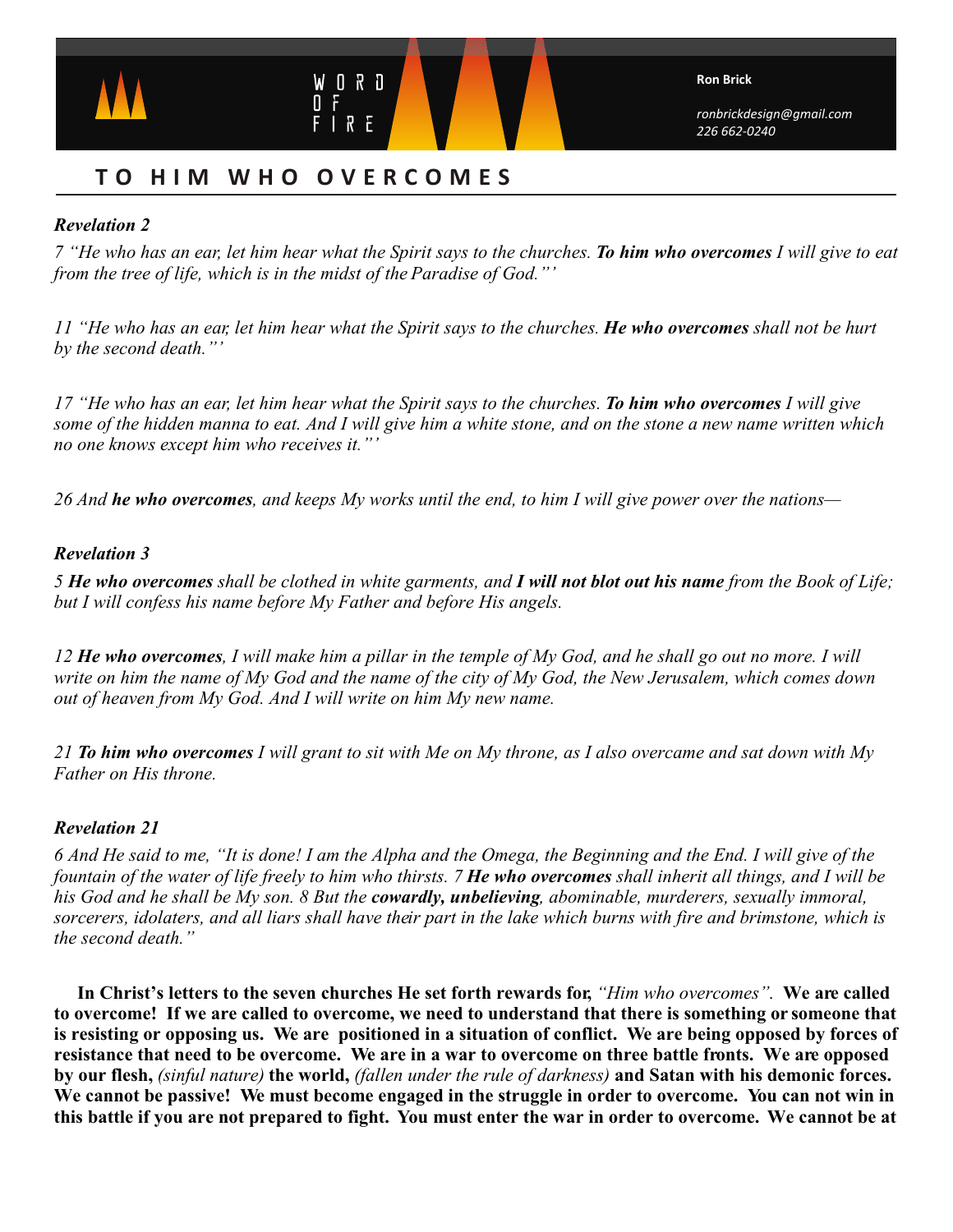**ease.** 

*Amos 6:1 1 Woe to you who are at ease in Zion,*

## *Psalm 123:4*

 *4 Our soul is exceedingly filled With the scorn of those who are at ease, With the contempt of the proud.*

## *Luke 12:19-20*

*19 And I will say to my soul, "Soul, you have many goods laid up for many years; take your ease; eat, drink, and be merry."' 20 But God said to him, 'Fool! This night your soul will be required of you; then whose will those things be which you have provided?'*

## *Luke 6:24-26*

 *24 " But woe to you who are rich, For you have received your consolation.*

 *25 Woe to you who are full,*

*For you shall hunger.*

 *Woe to you who laugh now, For you shall mourn and weep. 26 Woe to you when all men speak well of you, For so did their fathers to the false prophets.*

**We are called by God to overcome. We are called of God to equip ourselves and enter into a spiritual conflict for the souls of men. There is a spiritual battle raging in the heavenlies for our soul and the souls of all those we love. Woe to those who are fearful and unbelieving, who refuse to see the conflict and enter the battle. Woe to those who are at ease and refuse to even acknowledge the conflict. They sit at ease in comfortable church pews and persecute those who challenge them to wake up to the battle.**

**We are called to overcome on three battle fronts:**

- **1. The Flesh**
- **2. The World**
- **3. Satan and his kingdom of demonic hosts**

## **THE FLESH** *(sinful nature)*

#### *Galatians 5:16-21*

*16 I say then: Walk in the Spirit, and you shall not fulfill the lust of the flesh. 17 For the flesh lusts against the Spirit, and the Spirit against the flesh; and these are contrary to one another, so that you do not do the things*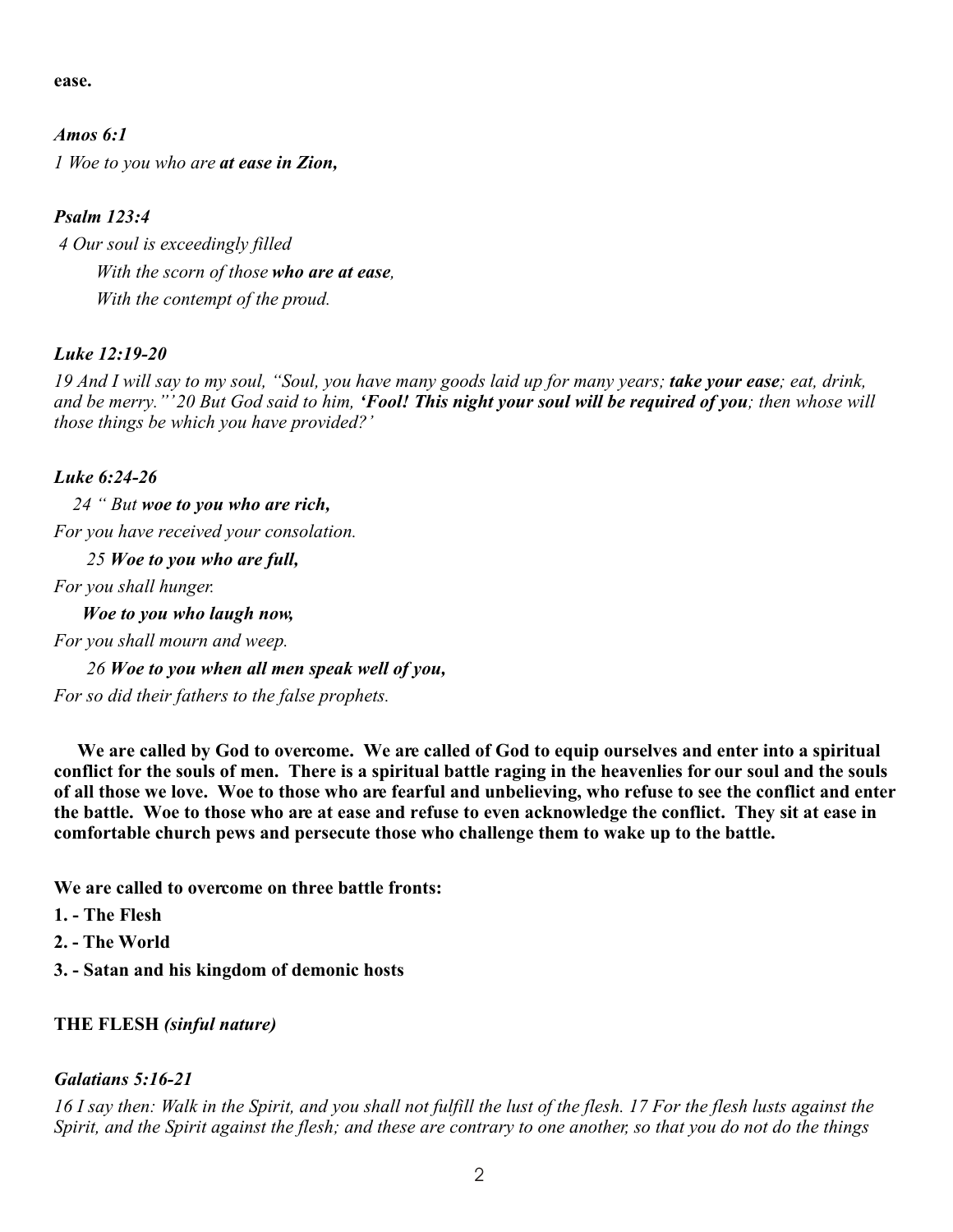*that you wish. 18 But if you are led by the Spirit, you are not under the law.*

*19 Now the works of the flesh are evident, which are: adultery, fornication, uncleanness, lewdness, 20 idolatry, sorcery, hatred, contentions, jealousies, outbursts of wrath, selfish ambitions, dissensions, heresies, 21 envy, murders, drunkenness, revelries, and the like; of which I tell you beforehand, just as I also told you in time past, that those who practice such things will not inherit the kingdom of God.* 

## *Romans 8:13*

*13 For if you live according to the flesh you will die; but if by the Spirit you put to death the deeds of the body, you will live.*

# *Galatians 5:24*

24 And those who are Christ's have crucified the flesh with its passions and desires.

## *Galatians 2:20*

*20 I have been crucified with Christ; it is no longer I who live, but Christ lives in me; and the life which I now live in the flesh I live by faith in the Son of God, who loved me and gave Himself for me.*

## *Romans 12:21*

 *21 Do not be overcome by evil, but overcome evil with good.*

# **THE WORLD**

## *James 4:4-5*

*4 Adulterers and adulteresses! Do you not know that friendship with the world is enmity with God? Whoever therefore wants to be a friend of the world makes himself an enemy of God. 5 Or do you think that the Scripture says in vain, "The Spirit who dwells in us yearns jealously"?*

## *Exodus 34:14*

*14 (for you shall worship no other god, for the LORD, whose name is Jealous, is a jealous God),*

*World - Kosmos: In the sense of the present world-system, the ethically bad sense of the word, refers to the "order," "arrangement," under which Satan has organized the world of unbelieving mankind upon his cosmic principles of force, greed, selfishness, ambition, and pleasure. Matthew 4:8,9; John 12:31; 14:30; 18:36; Ephesians 2:2; 6:12; 1 John 2:15-17. This world- system is imposing and powerful with armies and fleets; is often outwardly religious, scientific, cultured, and elegant; but, seething with national and commercial rivalries and ambitions, is upheld in any real crisis only by armed force, and is dominated by Satanic principles.* 

*C. I. Scofield*

# *1 John 2:15-17*

*15 Do not love the world or the things in the world. If anyone loves the world, the love of the Father is not in him. 16 For all that is in the world—the lust of the flesh, the lust of the eyes, and the pride of life—is not of the Father but is of the world. 17 And the world is passing away, and the lust of it; but he who does the will of God*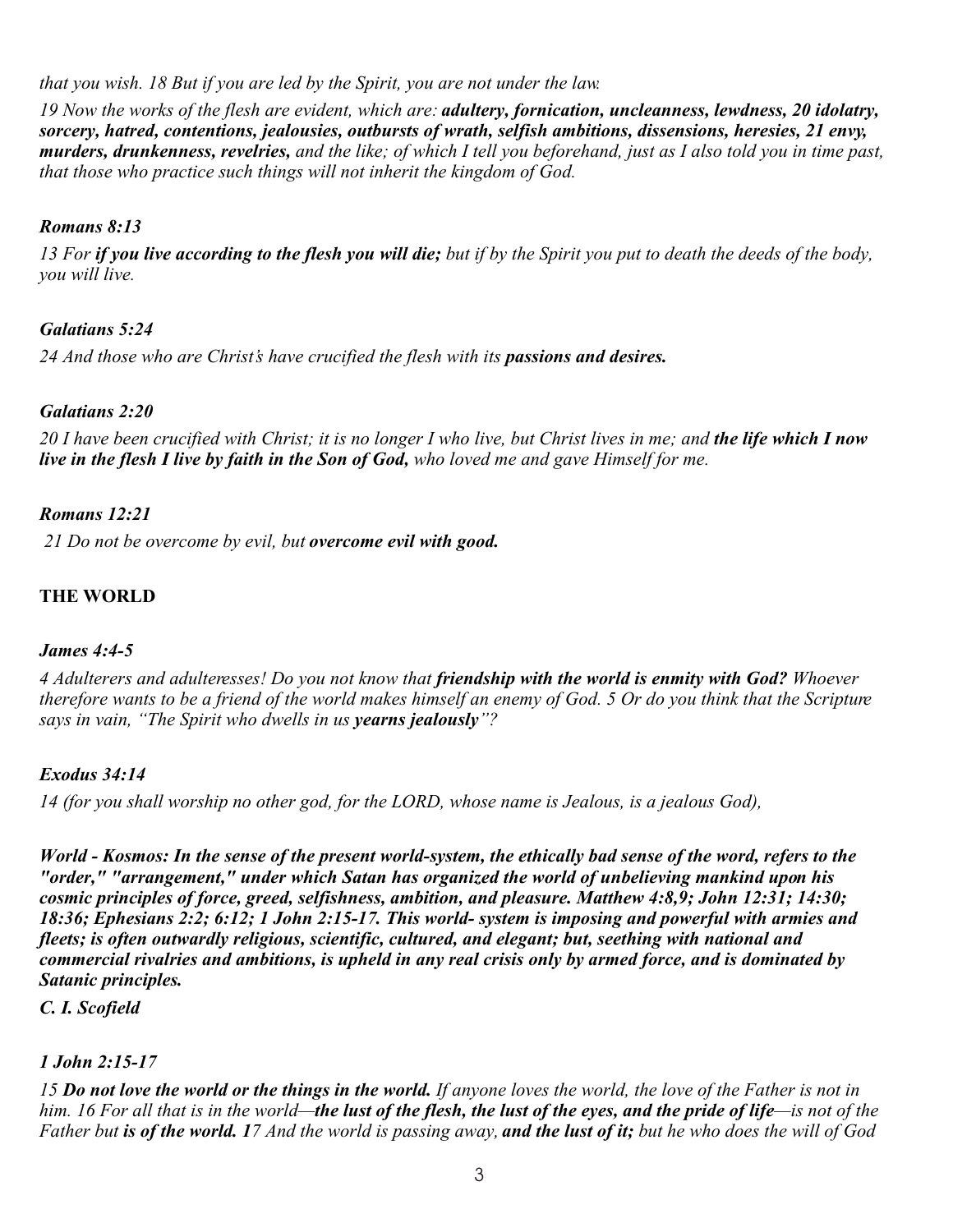#### *abides forever.*

## *Colossians 2:8*

*8 Beware lest anyone cheat you through philosophy and empty deceit, according to the tradition of men, according to the basic principles of the world, and not according to Christ.*

#### *John 17:14-16*

*14 I have given them Your word; and the world has hated them because they are not of the world, just as I am not of the world. 15 I do not pray that You should take them out of the world, but that You should keep them from the evil one. 16 They are not of the world, just as I am not of the world.*

#### *James 1:27*

*27 Pure and undefiled religion before God and the Father is this: to visit orphans and widows in their trouble, and to keep oneself unspotted from the world.*

#### *John 16:33*

*33 These things I have spoken to you, that in Me you may have peace. In the world you will have tribulation; but be of good cheer, I have overcome the world."*

#### *1 John 5:4*

*4 For whatever is born of God overcomes the world. And this is the victory that has overcome the world - our faith.*

## **SATAN AND HIS KINGDOM OF DEMONIC HOSTS**

#### *Ephesians 6:10-13*

*10 Finally, my brethren, be strong in the Lord and in the power of His might. 11 Put on the whole armour of God, that you may be able to stand against the wiles of the devil. 12 For we do not wrestle against flesh and blood, but against principalities, against powers, against the rulers of the darkness of this age, against spiritual hosts of wickedness in the heavenly places. 13 Therefore take up the whole armour of God, that you may be able to withstand in the evil day, and having done all, to stand.* 

#### *1 Peter 5:8-9*

*8 Be sober, be vigilant; because your adversary the devil walks about like a roaring lion, seeking whom he may devour. 9 Resist him, steadfast in the faith, knowing that the same sufferings are experienced by your brotherhood in the world.*

#### **Resist him, steadfast in the faith.**

 **We are in a conflict. We are in a war. The secret to overcoming in this giant battle is faith. We are to conduct this warfare from a position of victory** *in the faith.* **Positioned in Christ as a new creation positions us in the one who has overcome and it is from this position that we are called to enforce the victory. We walk in the Spirit and by walking in the Spirit, we walk in the victory of the Spirit of Christ**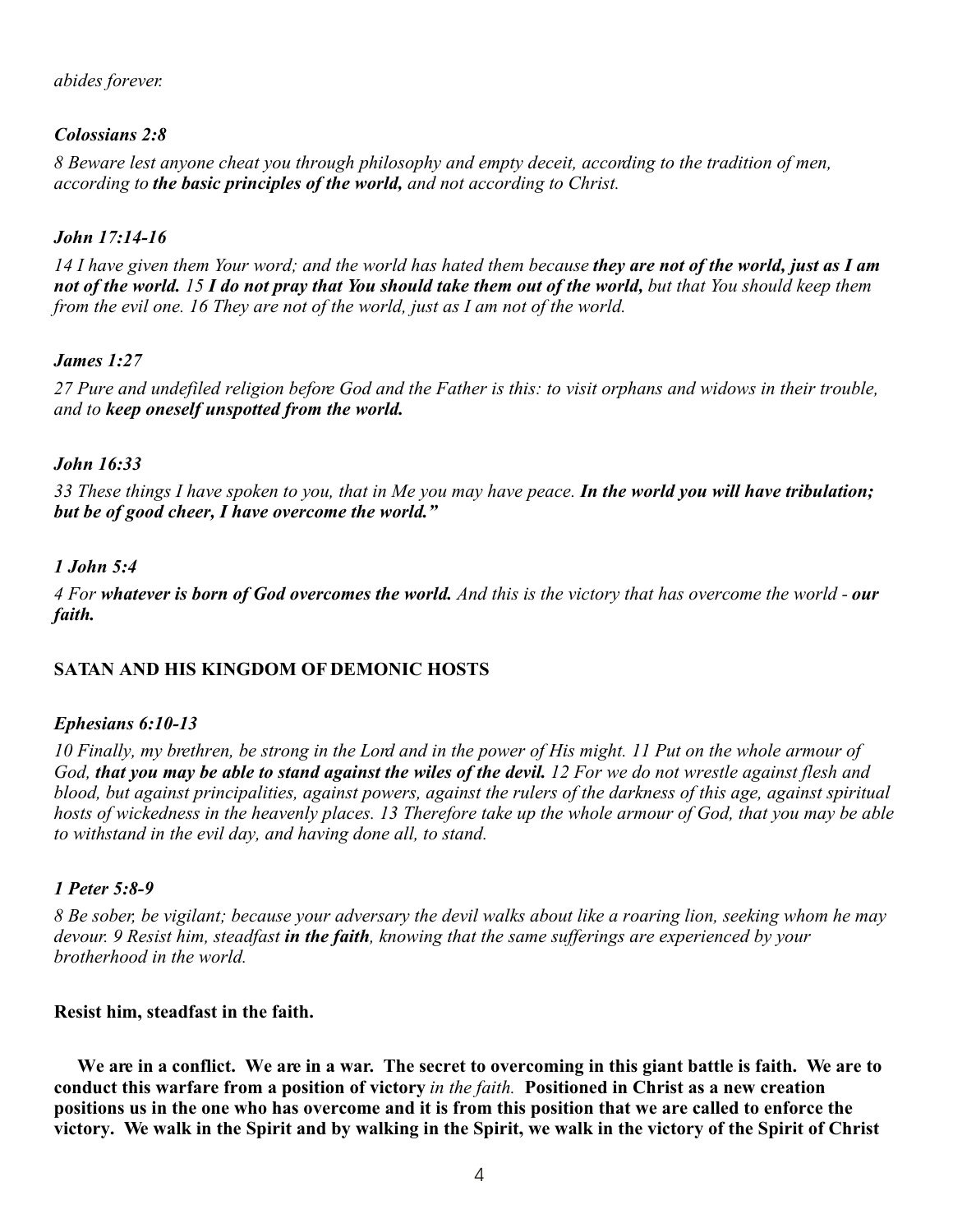**over the flesh, the world and the devil. The warfare that is required to overcome, is conducted from a position of victory in Christ. By choosing Christ in and through every conflict we choose the victory. He has overcome. We enforce His victory by our agreement expressed by our faith alignment with it. We reign and rule, live the victory, with Him from our position in Him.**

## *Ephesians 1:3*

*3 Blessed be the God and Father of our Lord Jesus Christ, who has blessed us with every spiritual blessing in the heavenly places in Christ,*

## *Ephesians 1:20-21*

*20 which He worked in Christ when He raised Him from the dead and seated Him at His right hand in the heavenly places, 21 far above all principality and power and might and dominion, and every name that is named, not only in this age but also in that which is to come.*

#### *Ephesians 2:6*

*6 and raised us up together, and made us sit together in the heavenly places in Christ Jesus,*

 **Christ has overcome and we are raised and seated with Him in His victory. It is by submission to Him, walking in the Spirit, that our alignment and agreement with Him is expressed and His victory becomes ours. We are one with the One who has overcome, the flesh, the world and the devil.**

**Christ has overcome the war on all three battle fronts:**

## **THE FLESH**

#### *Hebrews 4:15*

*15 For we do not have a High Priest who cannot sympathize with our weaknesses, but was in all points tempted as we are, yet without sin.*

#### *Hebrews 2:18*

*18 For in that He Himself has suffered, being tempted, He is able to aid those who are tempted.*

## *1 Corinthians 10:13*

*13 No temptation has overtaken you except such as is common to man; but God is faithful, who will not allow you to be tempted beyond what you are able, but with the temptation will also make the way of escape, that you may be able to bear it.*

## **The World**

## *John 8:23*

*23 And He said to them, "You are from beneath; I am from above. You are of this world; I am not of this world.*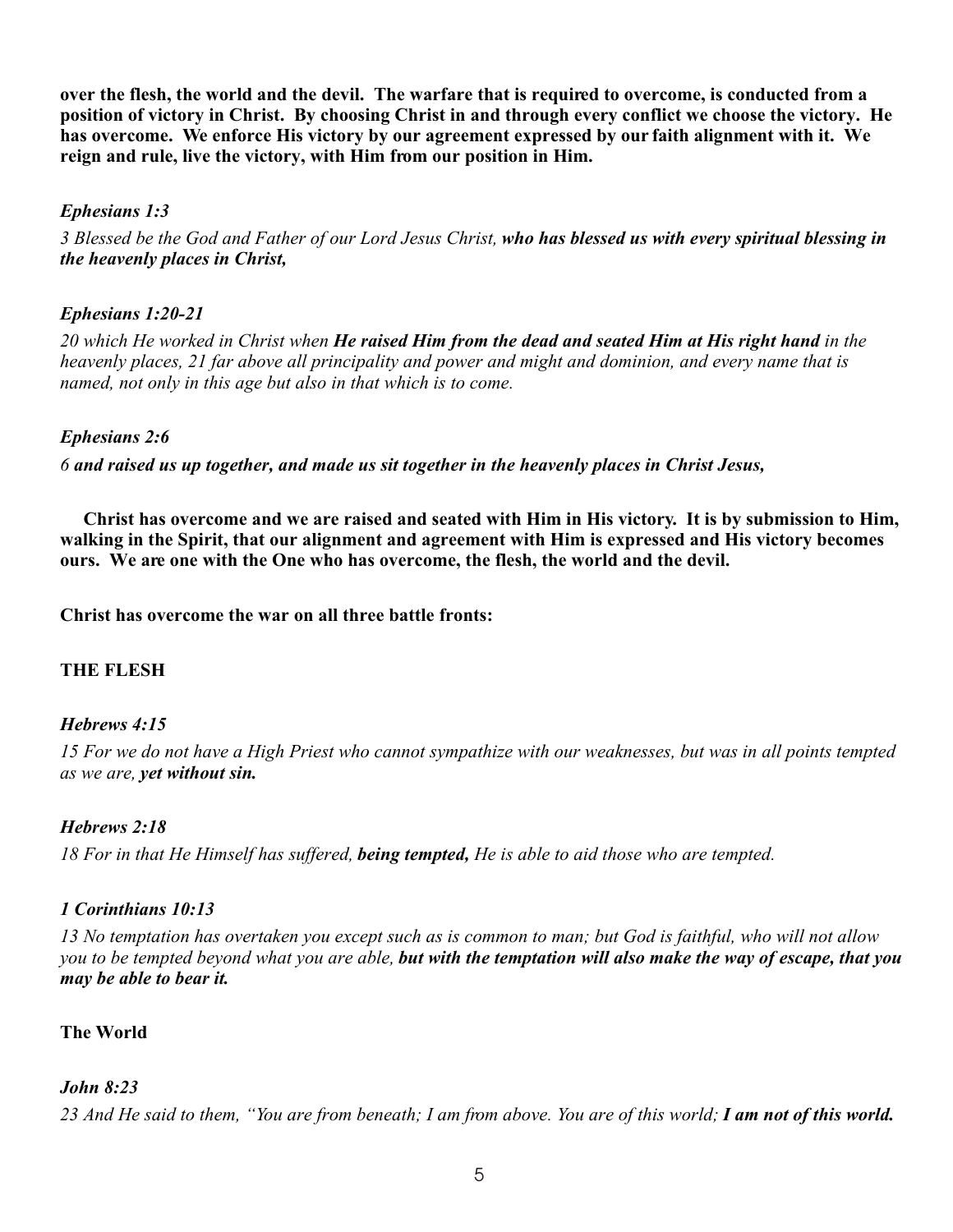## *1 John 5:4*

*4 For whatever is born of God overcomes the world. And this is the victory that has overcome the world—our faith.*

#### *John 14:30*

*30 I will no longer talk much with you, for the ruler of this world is coming, and he has nothing in Me.*

## **THE DEVIL**

## *1 John 3:8*

*8 He who sins is of the devil, for the devil has sinned from the beginning. For this purpose the Son of God was manifested, that He might destroy the works of the devil.*

#### *Colossians 2:15*

*15 Having disarmed principalities and powers, He made a public spectacle of them, triumphing over them in it.*

**It is by Christ's victory that we are empowered to overcome as He has overcome. It is both positional and transitional for us. The victory is positional** *(Christ's part)* **and transitional** *(our part)* **through an ongoing walk of obedience to the Spirit of Christ. Our alignment with the victory is by faith. This faith is expressed, revealed or made manifest, by our obedience to the Spirit of Christ. This walk of obedience, our daily cross, moves us form victory to victory and changes us into the image of Christ. The process of being changed moves us to, by degree, allow Him to live out His victory over the three battle fronts through us. The ongoing battle becomes for us the crucible that forges us into His image. As we enter the conflict through obedience, walking in the Spirit, we are given to fellowship with the ministry of Christ. The ministry of Christ is the sufferings of Christ for the winning of souls. It is our willingness to deny self and take up our cross, that moves us into fellowship with the sufferings of Christ. It is in being joined with Him in fellowship with His sufferings for souls, that we are made one with Christ experientially. It is not just theoretical. It is a real conflict and it is in being joined with Him in this conflict that we become partakers of both His sufferings and His victory.** 

#### *2 Corinthians 1:7*

*7 And our hope for you is steadfast, because we know that as you are partakers of the sufferings, so also you will partake of the consolation. (The reward)*

#### *Romans 6:8*

*8 Now if we died with Christ, we believe that we shall also live with Him,*

*2 Timothy 2:12 12 If we endure, We shall also reign with Him. If we deny Him, He also will deny us.*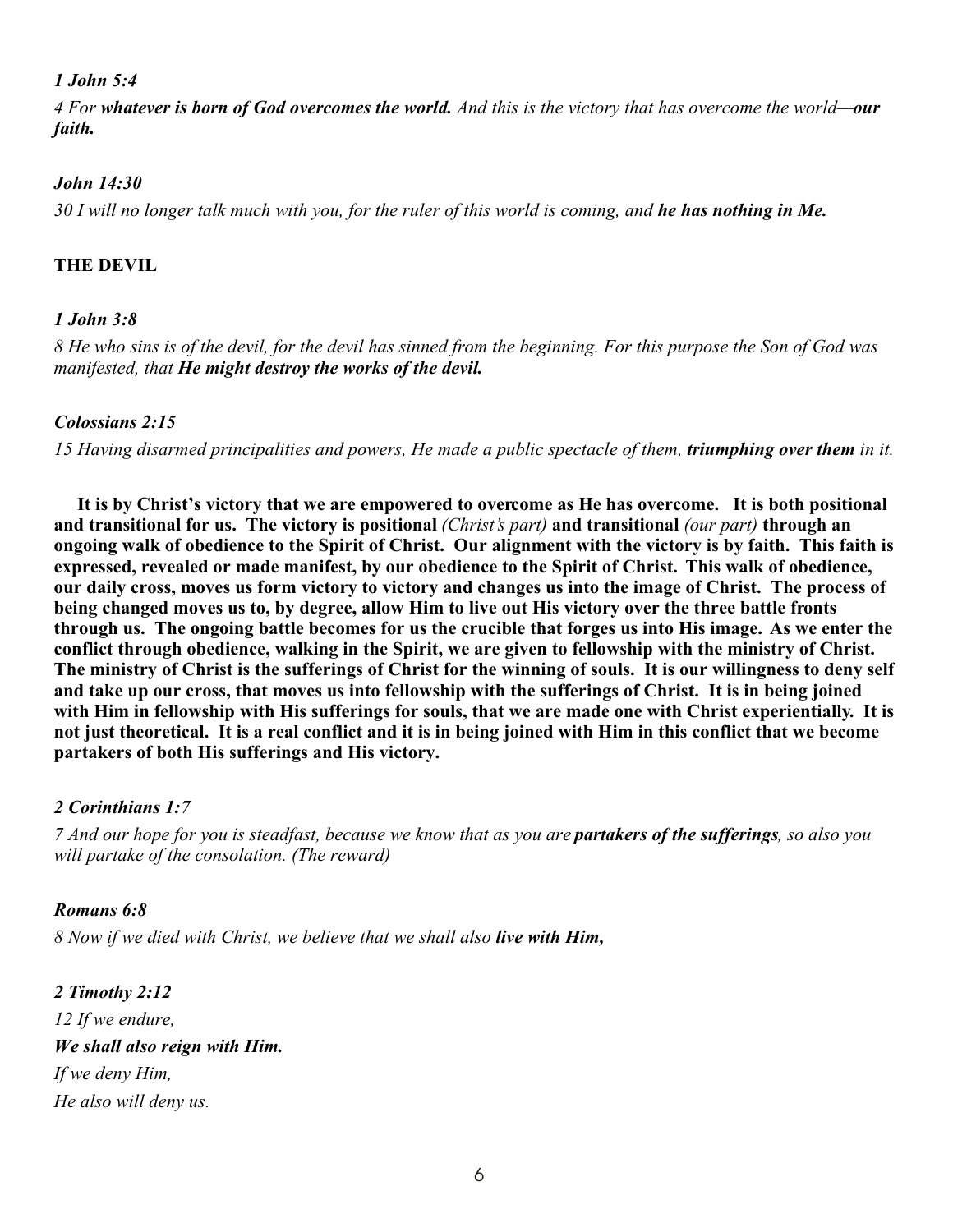**We reign with Him and partake of His victory as we partake of His cross. Through obedience to the Spirit we become joined with Christ in the conflict, the war and the outcome of the war, His victory. We are called into a warfare that by process raises us up to reign with Christ, in Christ. It is our position, made manifest by works of living faith that reveal us as the victors. It is this experiential walking out of our position in Christ, with Christ, that facilitates our growth into His image. The conflict progressively puts to death in us, our flesh, the world and the devil. As we win on all three fronts we change. We grow into Him, the victor. By step, by degree, we bring the opposition on all three battle fronts under foot. Through conflict we die to our position in the flesh, the world and the demonic. We die to all three. We die daily to rise daily to reign with Christ in Christ. The old man is replaced with the new. We take off the flesh, the world, and the devil and we put on Christ. We grow, we mature into the fulness of the stature of Christ Himself and as we put on Christ we put on His victory. We rise to rule and reign in Him, with Him by sharing in Him and His victory.**

## **To Him That Overcomes:**

*I will give to eat from the tree of life, Shall not be hurt by the second death I will give some of the hidden manna to eat. I will give him a white stone, Power over the nations I will make him a pillar in the temple of My God, I will write on him My new name. shall be clothed in white garments, I will confess his name before My Father and before His angels. I will not blot out his name from the Book of Life I will grant to sit with Me on My throne, I will give of the fountain of the water of life freely Shall inherit all things,*

## *Ephesians 4:13*

*13 till we all come to the unity of the faith and of the knowledge of the Son of God, to a perfect man, to the measure of the stature of the fullness of Christ;*

*Knowledge - epignosis - full discernment, fully knowing. It is the knowing of someone fully, full seeing, a full understanding gained through an intimate relationship.*

## *Hebrews 10:12-14*

*12 But this Man, after He had offered one sacrifice for sins forever, sat down at the right hand of God, 13 from that time waiting till His enemies are made His footstool. 14 For by one offering He has perfected forever those who are being sanctified.*

## *Colossians 3:1*

*1 If then you were raised with Christ, seek those things which are above, where Christ is, sitting at the right hand of God.*